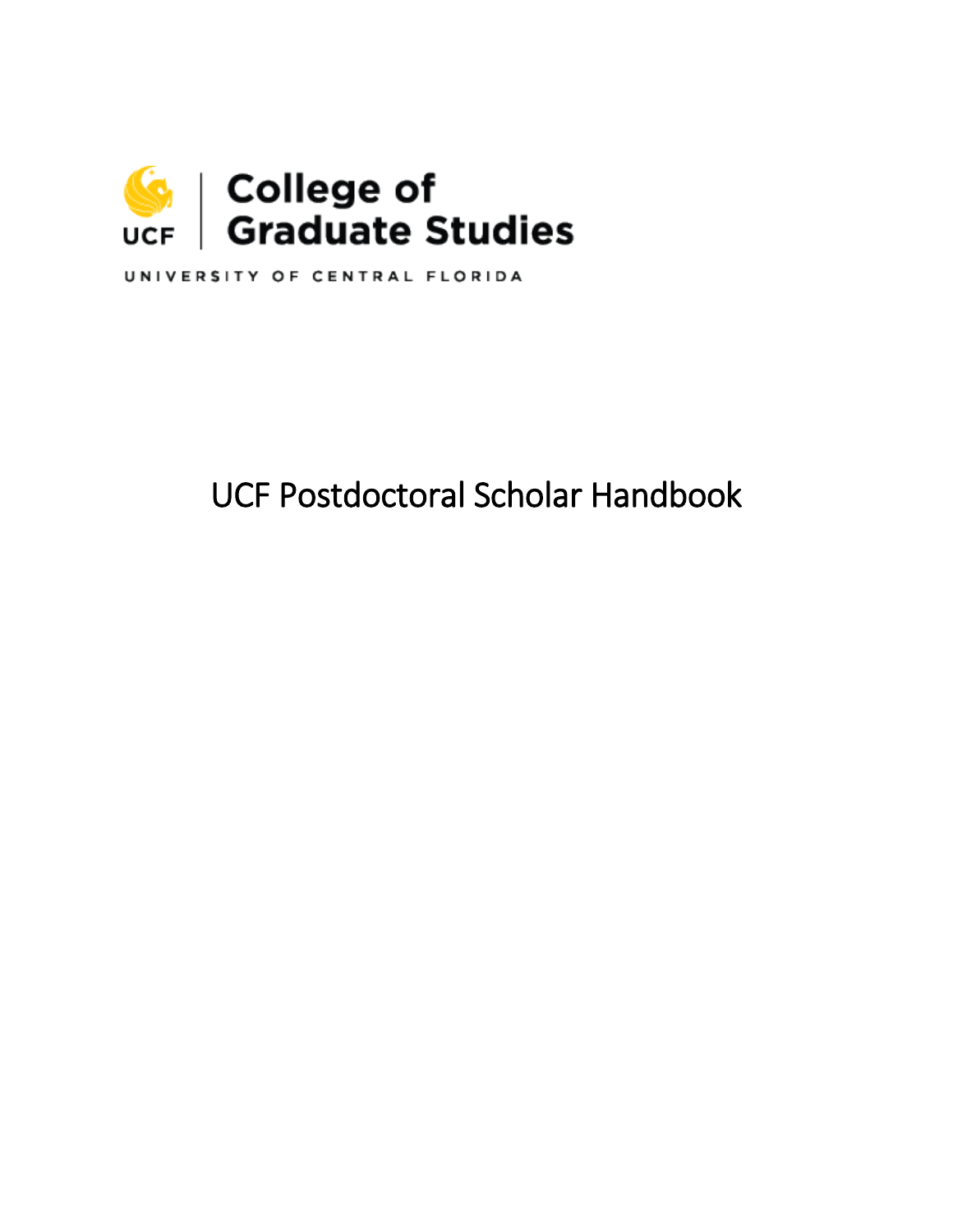## Table of Contents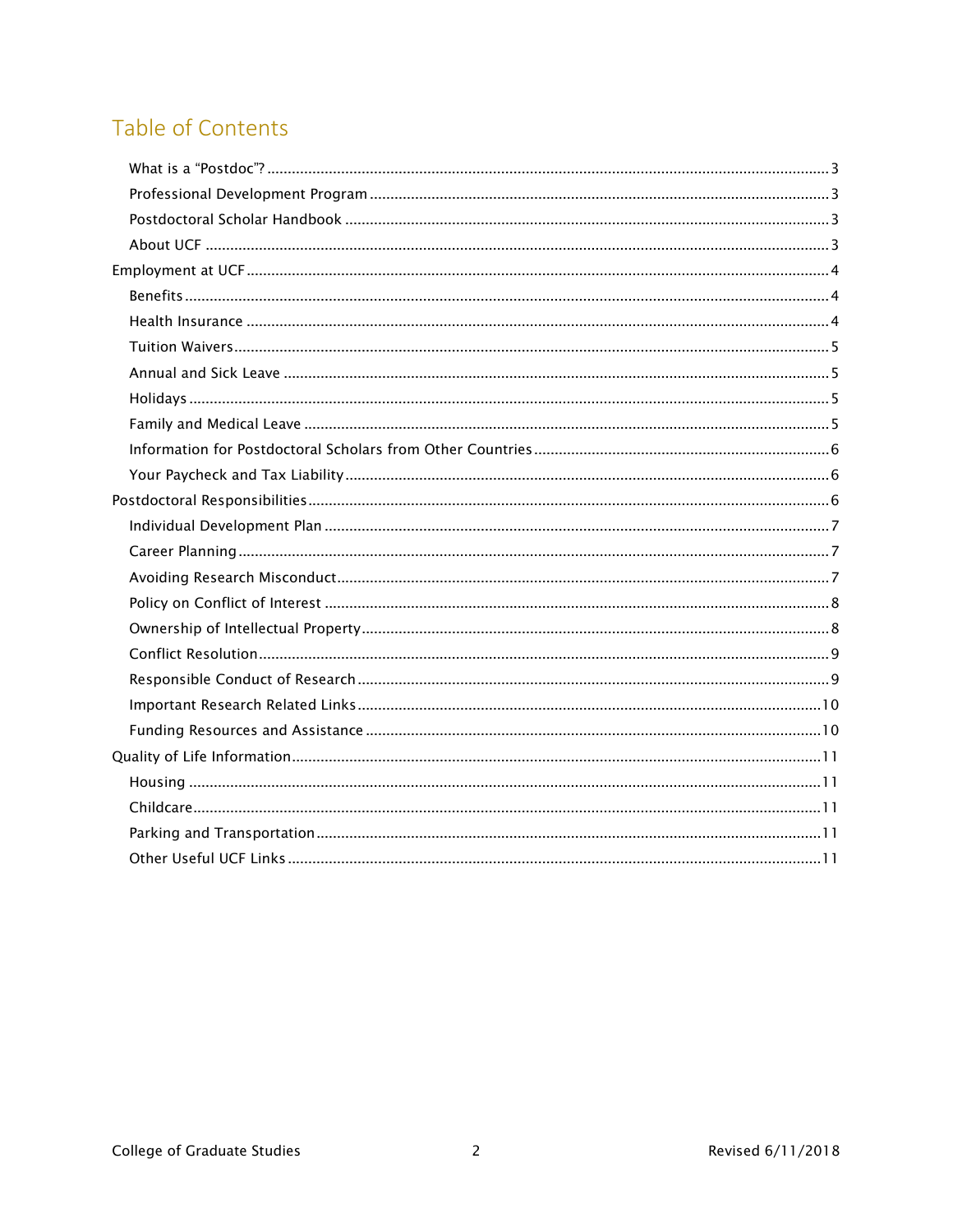Welcome to the University of Central Florida. At UCF we value our research and its key role in economic development and national competitiveness. We recognize that Postdoctoral Scholars contribute significantly to our research programs. We hope that your experiences at UCF will provide you with the training and professional development that you need to ensure a long and successful career.

#### <span id="page-2-0"></span>What is a "Postdoc"?

A Postdoctoral Scholar, as defined by the Florida State University System, is a trainee responsible to and under the direction of a Principal Investigator of a specific research program of a state university. Postdocs are appointed for the purpose of receiving further training in the academic program specialty and gaining experience in other areas of activity appropriate to a career as a university faculty member. A postdoc is responsible for assisting in and conducting research.

These are twelve-month appointments with limited benefits and may be renewed annually up to four years for eligible candidates. Extensions beyond four years require approval from the College of Graduate Studies Associate Dean. There are no advertising or search requirements for these types of appointments. The hiring official may simply hire the candidate of his or her choice following state and federal law and university regulations and policies.

#### <span id="page-2-1"></span>Professional Development Program

UCF provides professional development for postdoctoral scholars through a variety of services and programs. The objectives of the Program are to (1) ensure the postdoctoral experience is positive for both the postdoctoral scholar and his/her mentor, (2) provide critical lessons for the postdoctoral scholar that will contribute to a successful career, and (3) produce satisfied UCF postdoctoral scholar alumni.

Postdoctoral scholars are invited to participate in the College of Graduate Studies [Pathways to Success](http://www.students.graduate.ucf.edu/pathways/) workshops program. Pathways to Success provides free development opportunities through a variety of workshop topics including Academic Integrity, Research, Grantsmanship, Graduate Teaching, Personal Development, and Professional Development. Postdoctoral scholars do not need to pre-register for workshops. Most workshops are held in the Graduate Student Center located in Colbourn Hall, room 146.

Additionally, postdoctoral scholars are encouraged to complete the Graduate Grantsmanship Webcourse. This Webcourse will equip you with the knowledge and skills needed to successfully obtain external research funding through five modules. Please email [gradworkshops@ucf.edu](mailto:gradworkshops@ucf.edu) for access to this course.

#### <span id="page-2-2"></span>Postdoctoral Scholar Handbook

This handbook is intended to provide the information, contacts and suggestions necessary for postdoctoral scholars to begin and succeed in their employment at UCF. The policies and guidance provided in this handbook may be changed at any time. The handbook does not represent a contract between UCF and the postdoctoral scholar.

#### <span id="page-2-3"></span>About UCF

UCF is a thriving preeminent research university in metropolitan Orlando. UCF has a tradition of quality instruction, research and service, promoting the advancement and application of knowledge. UCF has 13 colleges, over 200 degree programs, and more than 63,000 students.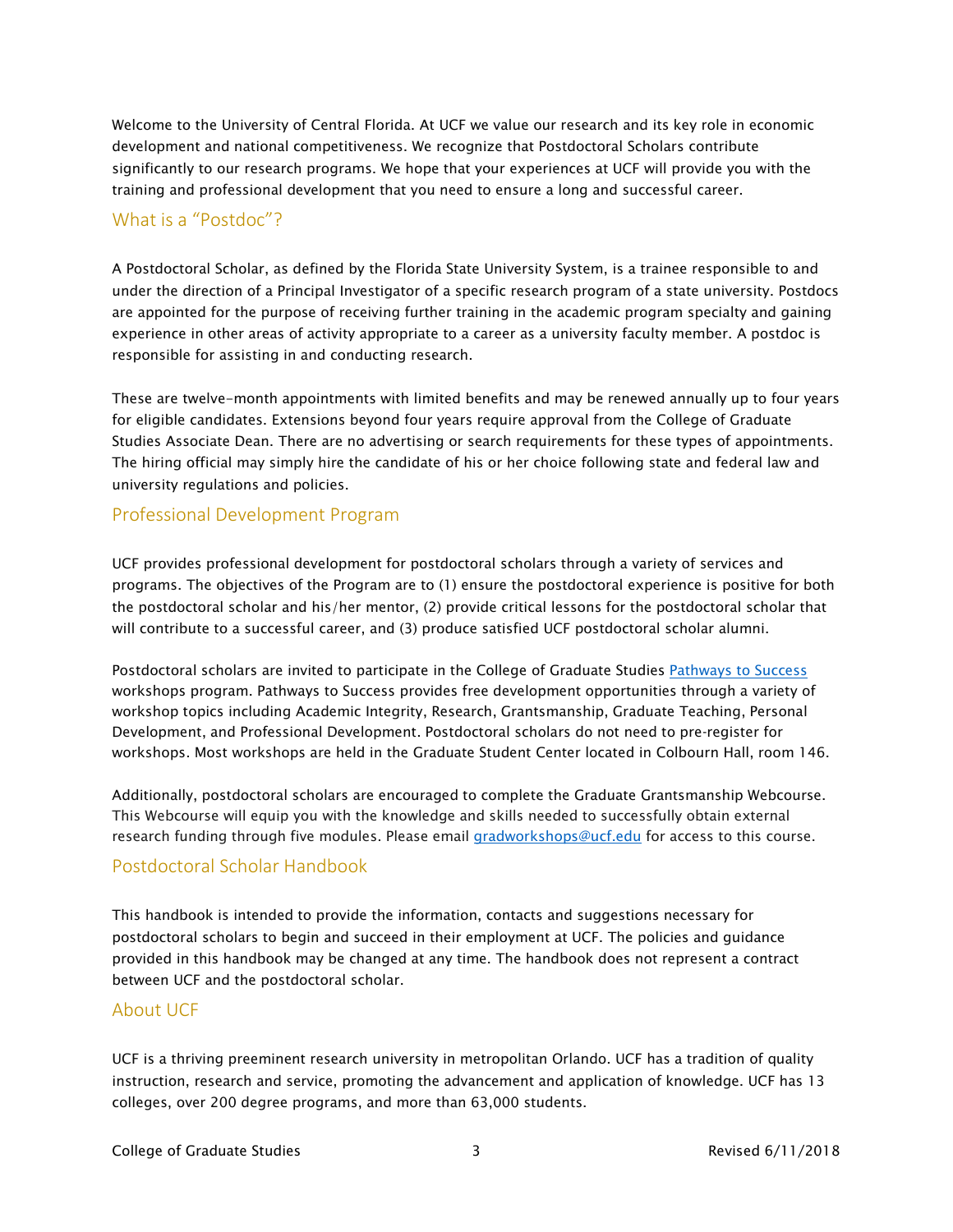In all of its teaching, research and service programs, UCF continually reaffirms its commitment to become one of America's great public, metropolitan research universities. For more information on current facts about UCF, please see [http://ikm.ucf.edu.](http://ikm.ucf.edu/)

#### <span id="page-3-0"></span>Employment at UCF

New employees may obtain an employee identification number (EmplID) before completing the hiring process. The EmplID assignment will enable the employee to begin the process of securing a parking decal from the University Parking and Transportation Services office, access to University Library services, as well as ability to order course books and other information to support their transition to the university.

[UCF Card Services](https://ucfcard.ucf.edu/index.html) provides official university identification cards to students, faculty and staff. The UCF Card can be obtained by the college/area hiring the postdoctoral scholar.

#### <span id="page-3-1"></span>Benefits

Postdoctoral scholars are considered OPS employees with limited benefits and are eligible for insurance, retirement, annual and sick leave, and other UCF benefit programs. General guidelines can be found at <https://hr.ucf.edu/files/NewEmployeeBenefitsGuide.pdf> and https://hr.ucf.edu/currentemployees/benefits/additional-employee-benefits/. Please note that some benefit programs are for A&P and USPS employees only.

#### <span id="page-3-2"></span>Health Insurance

UCF participates in the State Group Insurance Program. People First is the plan administrator and is responsible for plan enrollments, determining eligibility, and processing changes. Please see <https://hr.ucf.edu/files/NewEmployeeBenefitsGuide.pdf> for enrollment instructions.

International Postdoctoral Scholars: international employees will need to obtain a valid Social Security Number (SSN) or Tax Identification Number (TIN) in order to initially enroll for health insurance with the state of Florida. This process takes place during the normal hiring procedure and the scholar's enrollment will be handled as a regularly eligible employee.

Dependents of international employees will need a valid SSN or TIN, but they can be enrolled initially with the dependent's name and date of birth. Please note, there may be a gap in coverage for dependents prior to and during the enrollment process, and dependents may be dropped from coverage without the proper documentation being submitted to HR upon request. Additionally, health insurance will not be able to process any medical claims for any persons without a valid SSN or TIN. Contact UCF Human Resources for further details.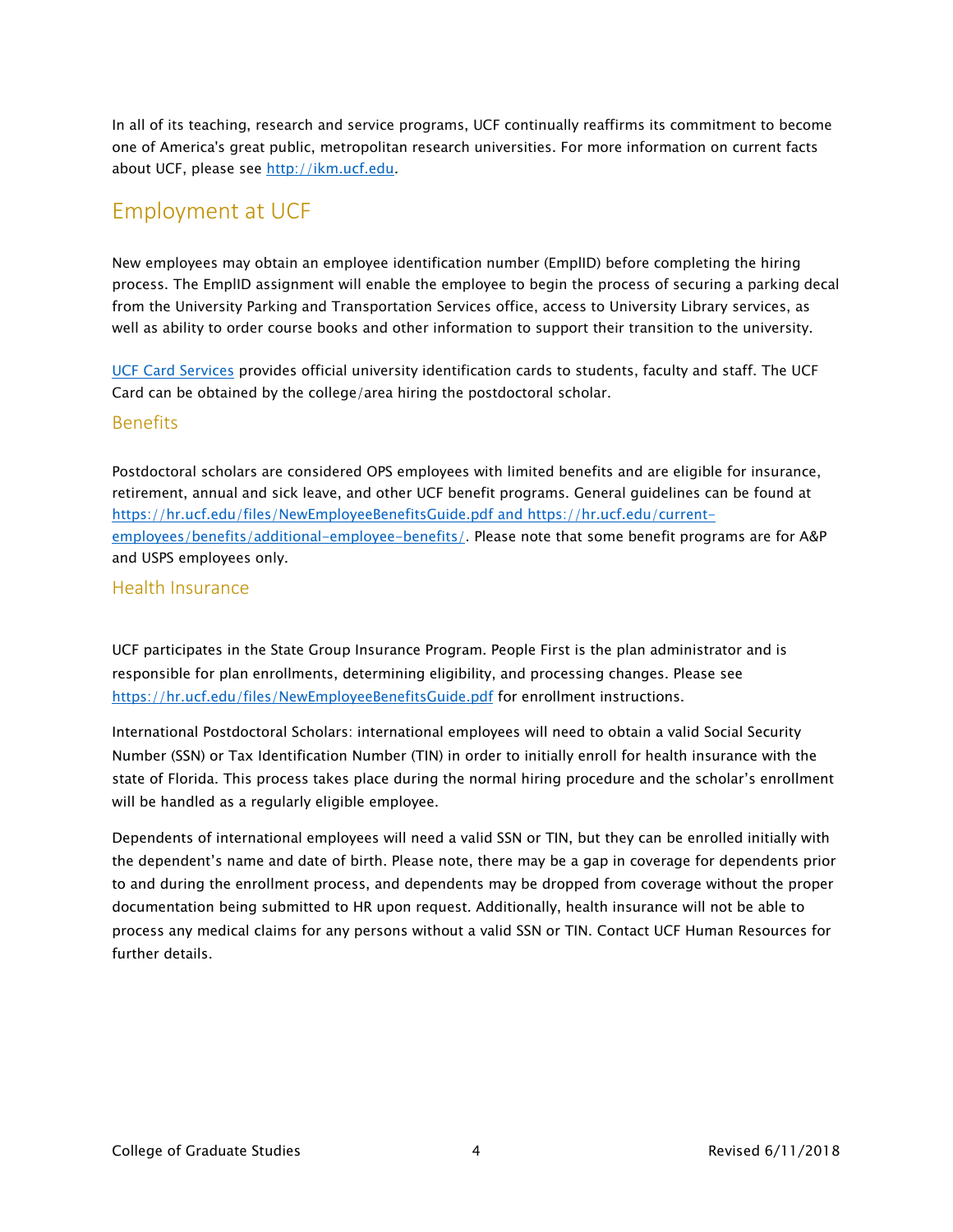#### <span id="page-4-0"></span>Tuition Waivers

At this time, the University of Central Florida's College of Graduate Studies is working to offer tuition waivers or tuition assistance for Postdoctoral Scholars. While this program is not currently in place, we are making strides during discussions with top university officials and expect this to be implemented in the near future.

#### <span id="page-4-1"></span>Annual and Sick Leave

Postdoctoral scholars are eligible for five days of Sick Leave and ten days of Annual Leave per Academic Year. Leave balances are tracked internally by the department in which they work. It is the responsibility of the department to explain the terms of the leave allocation and track usage and renewal. Postdoctoral scholars are not eligible for leave payouts; any unused balances at the end of the academic year will be forfeited.

#### <span id="page-4-2"></span>**Holidays**

Postdoctoral scholars are eligible for paid Holidays when the university is officially closed. UCF regulations require employees to be in pay status (working or using leave with pay) their last scheduled workday prior to a holiday in order to be paid for that holiday. Eligible full-time employees will receive a maximum of eight hours for each holiday, regardless of the days or hours that constitute the workday or workweek.

If a holiday falls on a Saturday, it will be observed on the preceding Friday. If a holiday falls on a Sunday, it will be observed on the following Monday.

- − New Year's Day, January 1
- − Martin Luther King, Jr.'s Birthday, observed the third Monday in January
- − Memorial Day, observed the last Monday in May
- − Independence Day, July 4
- − Labor Day, the first Monday in September
- − Veteran's Day, November 11
- − Thanksgiving Day, fourth Thursday in November
- Day after Thanksgiving
- − Christmas, December 25

#### <span id="page-4-3"></span>Family and Medical Leave

Postdoctoral scholars are eligible for leave through the [Family and Medical Leave Act](https://www.dol.gov/whd/regs/compliance/posters/fmlaen.pdf) (FMLA), a federal law that covers all UCF employees; it entitles UCF employees who meet certain eligibility requirements to take up to 12 weeks of unpaid, job-protected leave per fiscal year for specified Medical and Family reasons. To be eligible, employees must have been employed by UCF for one full year and have worked 1,250 hours in the twelve months preceding the leave.

Forms requesting medical or parental leave can be found on the UCF Human Resources website at [http://hr.ucf.edu/liaisons-and-managers/manager-resources/personnel-issues/leave-of](http://hr.ucf.edu/liaisons-and-managers/manager-resources/personnel-issues/leave-of-absence/#leaves-of-absence)[absence/#leaves-of-absence.](http://hr.ucf.edu/liaisons-and-managers/manager-resources/personnel-issues/leave-of-absence/#leaves-of-absence)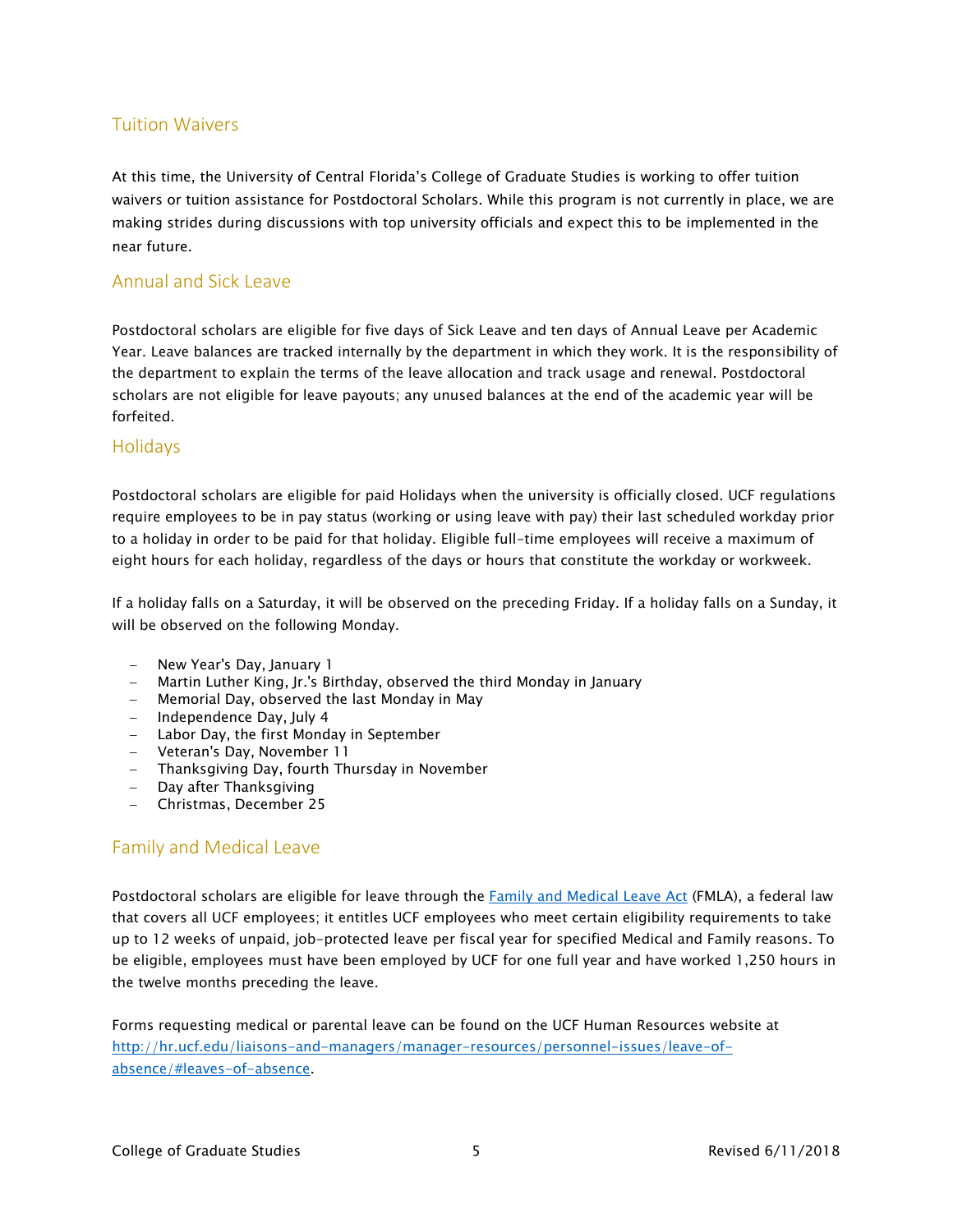#### <span id="page-5-0"></span>Information for Postdoctoral Scholars from Other Countries

Departments and colleges may sponsor an international scholar to come to UCF for the purpose of teaching, lecturing, consulting and/or conducting research. This is accomplished through the U.S. Department of State's Exchange Visitor Program designed to increase mutual understanding between the people of the United States and the people of other countries by means of educational and cultural exchanges. All international scholars must hold appropriate visa status while at UCF. Postdoctoral scholars are issued either a J-1 visa or a H1-B visa.

The National Postdoctoral Association has some good information for international postdoctoral scholars at [http://www.nationalpostdoc.org/?page=International.](http://www.nationalpostdoc.org/?page=International)

For more information and assistance with visa processing, refer to [UCF Global.](http://global.ucf.edu/)

#### <span id="page-5-1"></span>Your Paycheck and Tax Liability

The University of Central Florida operates on a biweekly payroll cycle. The work week begins on Friday and ends two weeks later on Thursday. Section 110.113 of the Florida Statutes requires mandatory participation in the direct deposit program as a condition of employment. Therefore, postdoctoral scholars are required to establish direct deposit as a condition of employment.

There are two types of taxes that will be automatically deducted from your paychecks at UCF. These two types are federal income tax and FICA. FICA is the combination of social security and Medicare taxes. Some employees are exempt from paying federal income tax and/or FICA. Exemptions are typically based on visa status, country of citizenship, and whether you are a resident or nonresident for tax purposes.

Immigration law refers to foreign nationals as immigrants, non-immigrants, or undocumented. Tax law refers only to **resident aliens** and **nonresident aliens**. Resident aliens are taxed in the same manner as U.S. citizens while nonresident aliens are taxed based on special rules. Your tax filing status is determined by the "substantial presence test." The substantial presence test is based on how much time you have been present in the United States. This test can be quite confusing and difficult to figure out. [UCF Global](http://global.ucf.edu/) will determine whether you are a resident or nonresident for tax purposes.

For more information on the substantial presence test, please refer to the Internal Revenue Service website [\(www.irs.gov\)](http://www.irs.gov/) and type "substantial presence test" in the search engine.

### <span id="page-5-2"></span>Postdoctoral Responsibilities

Postdoctoral scholars are expected to advise their mentor of any problems they may encounter in the course of completing their assigned tasks. Mutual trust and communication between the postdoctoral scholar and mentor are essential in building a strong working relationship.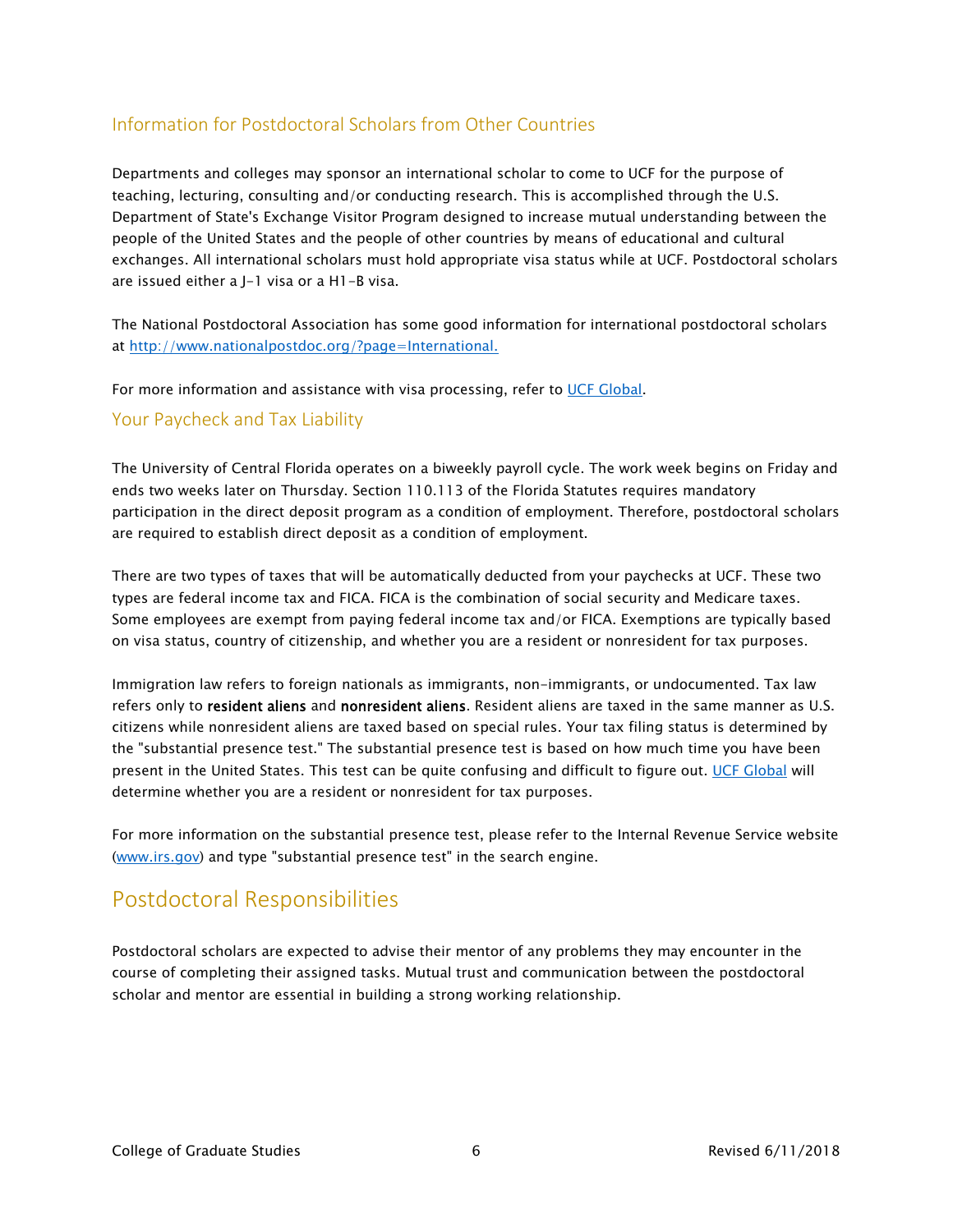#### <span id="page-6-0"></span>Individual Development Plan

Within the first three months of employment, it is recommended that each postdoctoral scholar create an individual development plan (IDP) approved by their mentor that identifies short- and long-term career objectives and a timetable for achieving them. The IDP can then form a basis for performance review by your mentor. For more information, see **Professional Development.**.

#### <span id="page-6-1"></span>Career Planning

An important part of postdoctoral scholar development planning is exploring career options for Ph.D.s. The [National Postdoctoral Association](http://www.nationalpostdoc.org/?page=CareerPlanning) has some excellent resources for career planning. Potential careers may include academia, industry, medicine, science policy, science writing, technology transfer, a start-up company, science librarian, etc. Selecting the appropriate career requires self-assessment and research.

[UCF Career Services](http://career.ucf.edu/) may also prove to be a resource, particularly for developing good interview and networking skills, as well as CV, letter and portfolio preparation.

#### <span id="page-6-2"></span>Avoiding Research Misconduct

University employees, faculty, staff, students and affiliates will not fabricate, falsify or plagiarize in proposing, performing, or reviewing research, or in reporting research results. The university and its employees, faculty, staff, students and affiliates engaged in research activity fully comply with Federal agency regulations and State ethical statutes in conducting research and in reporting and responding to allegations of Research Misconduct. The university enforces Research Misconduct procedures and guidelines in response to Research Misconduct allegations and dispositions. The university fosters research integrity by providing Research Misconduct training to employees, faculty, staff and students engaged in research activity, and informing them of the university's policies and procedures regarding responsible conduct in research.

Research Misconduct means fabrication, falsification, or plagiarism in proposing, performing, or reviewing research, or in reporting research results. Fabrication is making up data or results and recording or reporting them. Falsification is manipulating research materials, equipment, or processes, or changing or omitting data or results such that the research is not accurately represented in the research record. Plagiarism is the appropriation of another person's ideas, processes, results, or words without giving appropriate credit.

Responsible conduct of research requires the following:

- 1. Properly treat data: data should be recorded accurately and in sufficient detail for replication. It should be saved in an accessible location with suitable format and under appropriate environmental conditions that ensure it will useable long term.
- 2. Follow appropriate research protocols: Discuss any deviation from protocols with your supervisor. Communicate any actual or perceived problems to your supervisor immediately. Discuss questionable results with your supervisor and collaborators.
- 3. Acknowledge collaborative contributions and assign appropriate credit in publications: Always use proper citations, avoid repetitive or fragmentary publications, and follow best practices of your discipline. Discuss authorship with all research collaborators at the outset of a project so that everyone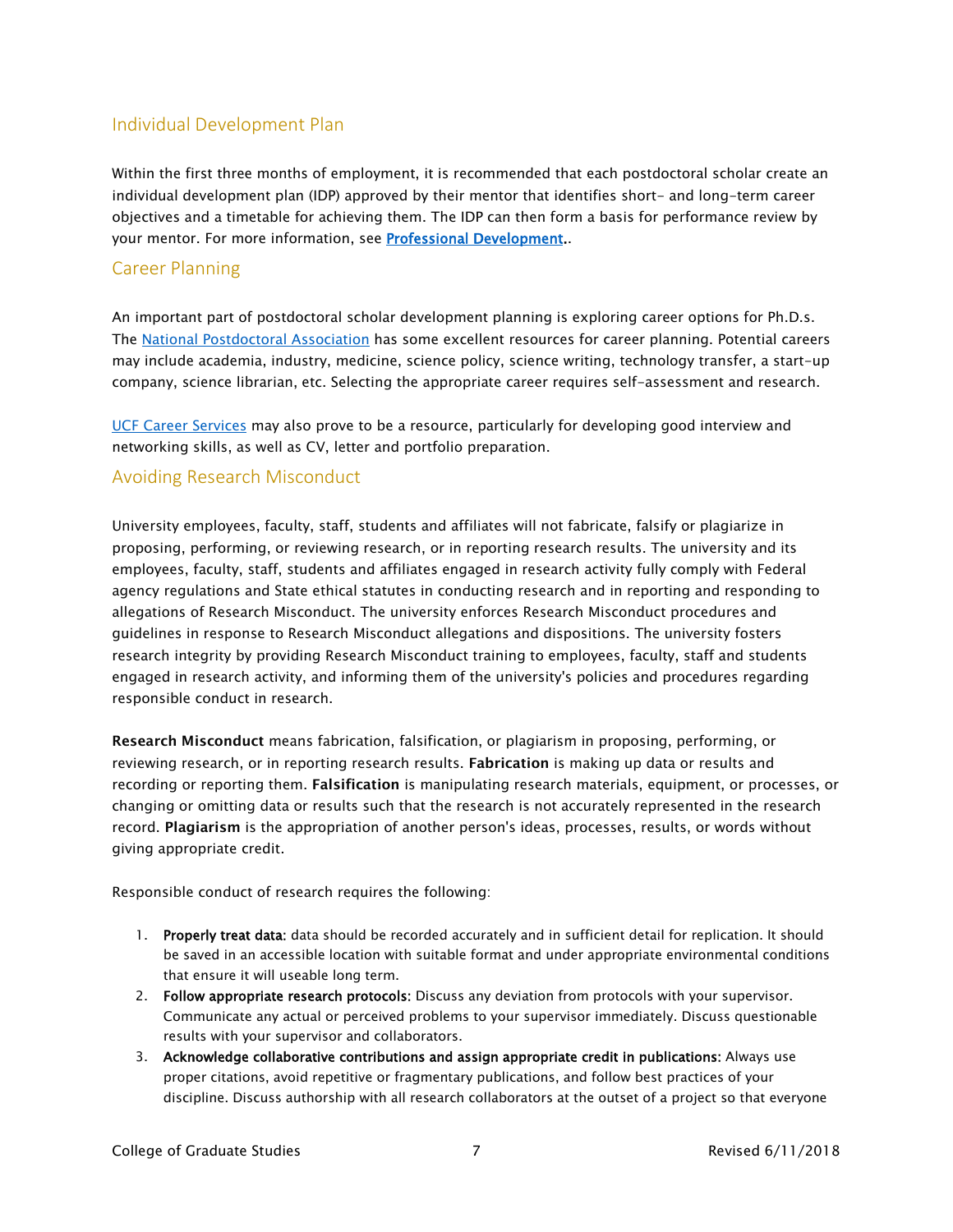involved understands who will be listed as an author and the expectations regarding use of the data by those involved in the research.

4. Ensure that human participants are protected: All Human Research conducted by UCF faculty, staff, and students must be reviewed by the UCF [Institutional Review Board](http://www.research.ucf.edu/Compliance/IRB/Investigators/index.html) and approved for compliance with regulatory and ethical requirements before it may be undertaken (unless the IRB determines that the activity is exempt from IRB review).

#### <span id="page-7-0"></span>Policy on Conflict of Interest

A conflict of interest can occur when one or more parties have interests that interfere with their university responsibility. No employee shall corruptly use or attempt to use his or her official position or any property or resource which may be within his or her trust, or perform his or her official duties, to secure a special privilege, benefit, or exemption for himself, herself, or others.

Postdoctoral scholars must complete a Potential Conflict of Interest or Commitment disclosure form to ensure that no unresolved conflict exists between primary university commitments and outside activities, interests, and commitments. This statement conforms to Florida Statutes, policies of the Board of Governors and UCF, and current federal guidelines requiring disclosure for professional activities of faculty members, administrators, and investigators.

Disclosure establishes specific facts to help your mentor and other appropriate university officials determine whether a potential conflict exists so they can manage or eliminate the problem when possible. If a conflict is identified upon review by your supervisor or other appropriate university officials, you will be notified and assisted with any resolution.

#### <span id="page-7-1"></span>Ownership of Intellectual Property

University of Central Florida is authorized by Section 1004.23 of the Florida Statute to manage, protect and license inventions and work products developed by University Personnel. The University has implemented this authority through UCF Regulation 2.029 Patents, Trademarks and Trade Secrets [\(http://regulations.ucf.edu/chapter2/documents/2.029PatentsTrademarksSecretsNov11FINAL\\_000.pdf\)](http://regulations.ucf.edu/chapter2/documents/2.029PatentsTrademarksSecretsNov11FINAL_000.pdf) and UCF Regulation 2.033 Copyright and Works

[\(http://regulations.ucf.edu/docs/notices/2033CopyrightsandWorksNov11FINAL\\_000.pdf\)](http://regulations.ucf.edu/docs/notices/2033CopyrightsandWorksNov11FINAL_000.pdf), and for in-unit employees, through applicable portions of the Collective Bargaining Agreement (CBA).

UCF's mission is focused on teaching, research, and service. Central to this mission is the dissemination and application of research results for the benefit of society. Technology transfer and commercialization are integral to this mission. The Office of Technology Transfer (OTT) identifies, assesses, protects, markets, and licenses commercially viable intellectual property developed at UCF. The OTT facilitates commercialization of university innovations by partnering with industry, entrepreneurs, and investors to transform ground-breaking ideas into successful products.

The process of technology commercialization begins with disclosure of the invention or work to the OTT. In accordance with UCF Regulations 2.029 and 2.033 and the CBA, described above, all University Personnel are required to disclose to the Office of Technology Transfer all inventions and certain works that may be owned by the University.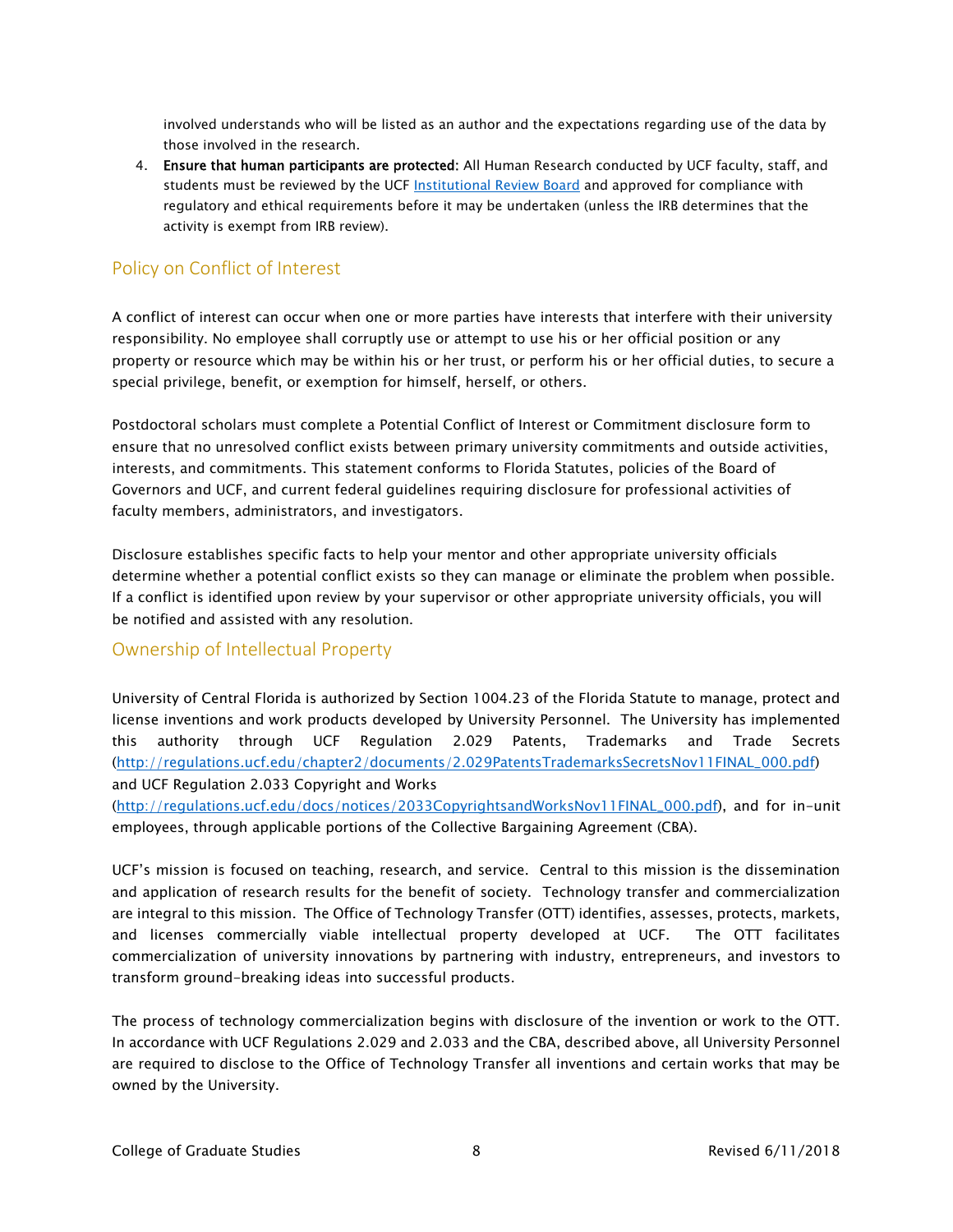The Office of Technology Transfer assesses novelty and marketability of an invention or work and determines the extent to which the University chooses to be involved in the protection, development, and promotion of this intellectual property. The Office of Technology Transfer informs the employee of the University's decision. When the University elects to obtain a letter of patent or register a copyright, the University pays the cost of obtaining such formalized registrations.

Postdoctoral scholars are required to maintain accurate and complete laboratory notebooks and/or other written documentation of invention(s) and creation of works. Prior to leaving UCF, postdoctoral scholars must submit the original copy of all and any such documentation including any reports, software code, and/or any other outstanding items to their mentor, although postdoctoral scholars may retain a copy for their files.

For more information on patents, copyright and trademarks, please visit the OTT website: [http://tt.research.ucf.edu.](http://tt.research.ucf.edu/)

#### <span id="page-8-0"></span>Conflict Resolution

Postdoctoral scholars may on occasion face conflicts at the workplace for various reasons. To prevent conflicts the following is recommended:

- − Mentors of postdoctoral scholars should provide clear guidance on their expectations for postdoctoral scholars,
- − Mentors of postdoctoral scholars should provide a written annual performance review, and
- − Postdoctoral scholars should attend conflict resolution training provided by [Integrity and Ethical](http://ied.sdes.ucf.edu/)  [Development.](http://ied.sdes.ucf.edu/)

Conflicts may occur among team members or between the postdoc and mentor. Ideally, these should be resolved among the individuals involved by direct communication. If this is not possible, postdoctoral scholars should seek advice from other mentors, then work up the academic chain of command including the unit chair or director, dean, and then, if the conflict has not been resolved, the College of Graduate Studies.

At any point, postdoctoral scholars also have access to the [Ombuds Office,](http://www.ombuds.ucf.edu/) which is an informal, impartial, independent and confidential resource for all members of the UCF community. The UCF Ombuds Officer is a neutral facilitator and will listen to concerns, help individuals explore options, offer suggestions and advice, and assist in the resolution of the concern. Referral and direction to appropriate individuals and offices, and clarification of University policies and procedures are services of the office.

#### <span id="page-8-1"></span>Responsible Conduct of Research

University employees, faculty, staff, students and affiliates will not fabricate, falsify or plagiarize in proposing, performing, or reviewing research, or in reporting research results. The university and its employees, faculty, staff, students and affiliates engaged in research activity will fully comply with Federal agency regulations and State ethical statutes in conducting research and in reporting and responding to allegations of Research Misconduct. The university will enforce Research Misconduct procedures and guidelines in response to Research Misconduct allegations and dispositions. The university will foster research integrity by providing Research Misconduct training to employees, faculty, staff and students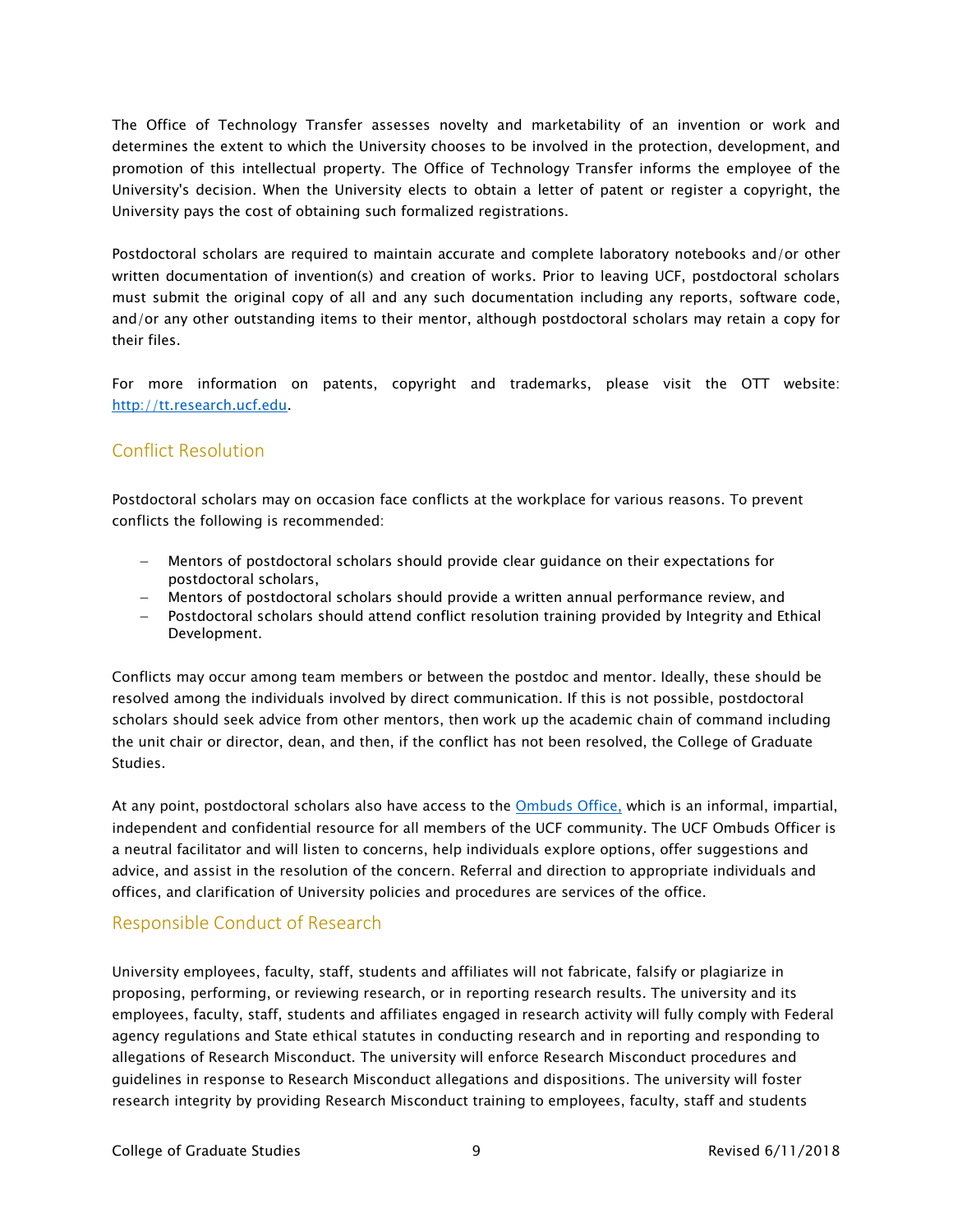engaged in research activity, and informing them of the university's policies and procedures regarding responsible conduct in research.

The [Office of Research and](http://www.research.ucf.edu/compliance.html) Commercialization (ORC) offers a variety of tools to assure research conducted at UCF adheres with regulatory guidelines and meets the highest standards of responsible conduct.

ORC provides online responsible conduct of research training through [CITI's Collaborative Institutional](https://www.citiprogram.org/Default.asp)  [Training Initiative,](https://www.citiprogram.org/Default.asp) which is free to UCF students, faculty and staff.

#### <span id="page-9-0"></span>Important Research Related Links

- − [Office of Research and](http://www.research.ucf.edu/compliance.html) Commercialization
- − [Read the pre-publication workshop summary of Ethics Education and Scientific and Engineering](http://www.nae.edu/?ID=14646)  [Research: What's Been Learned? What Should be Done?](http://www.nae.edu/?ID=14646)
- − [National Academy for Engineering, Center for Engineering Ethics and Society](http://www.nae.edu/nae/engethicscen.nsf/weblinks/NKAL-7LHM86?OpenDocument)
- − [Ethics in Science and Engineering National Clearinghouse](http://www.ethicslibrary.org/)
- − [Office of Research Integrity research misconduct -](http://ori.dhhs.gov/education/products/rcr_misconduct.shtml) RCR Resources web page:
- − College [of Graduate Studies](http://www.students.graduate.ucf.edu/CITI_RCR_training/) CITI Training
- − College of Graduate Studies [Ethics/Responsible Conduct of Research Workshops](http://www.students.graduate.ucf.edu/Ethics_Workshops/)

#### <span id="page-9-1"></span>Funding Resources and Assistance

The [Research Development](http://www.research.ucf.edu/funding_assistance.html) team in the Office of Research and Commercialization helps researchers develop research opportunities and find funding for their projects. They offer training in the use of a variety of funding tools, assist with internal program submissions, conduct workshops related to proposal development, and provide pre-award advisement and proposal development assistance. More specifically, they:

Assist Postdoctoral Scholars in Identifying Funding Sources

- − Develop Contacts with Funding Agencies
- − Initiate Discussions with Companies

Assist Postdoctoral Scholars in Preparing Proposals

- − Identify Internal and External Collaborators
- − Discuss and Review Proposals
- − Provide Editorial Assistance
- − Discuss Budgets

#### Connect Postdoctoral Scholars with Funding Resources

- − [Science Careers Job Board](http://sciencecareers.sciencemag.org/)
- − [Science GrantsNet](http://sciencecareers.sciencemag.org/funding)
- − [Grants.gov](http://www.grants.gov/)
- − [Individual Searches](http://www.research.ucf.edu/SponsoredPrograms/FundingOpportunities/Pivot.html)